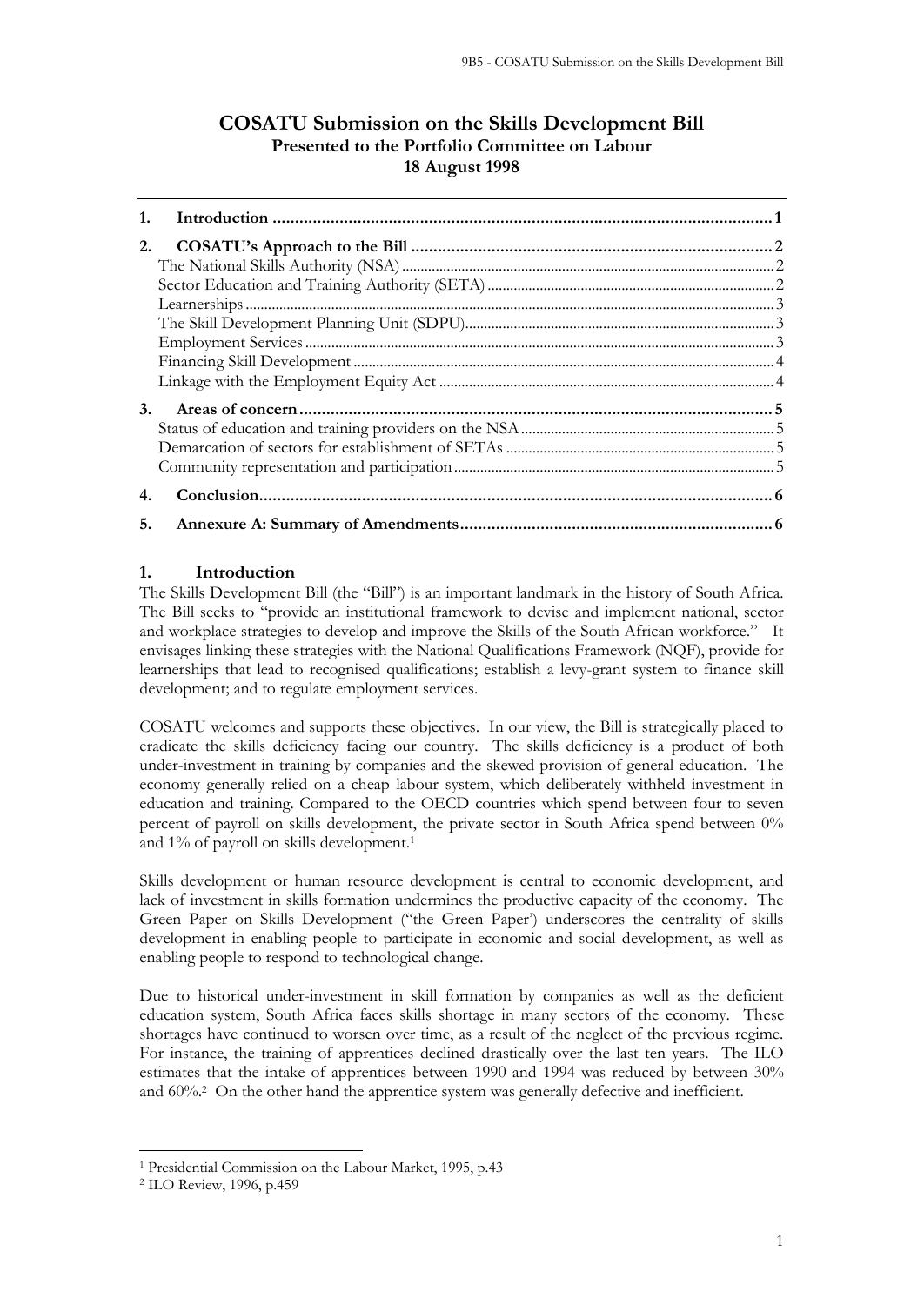The ILO found that it produced low standard training because practical training was unsupervised and unstructured. Under-investment in skills development is further compounded by the high rate of illiteracy. It is estimate that 45% of adult Africans cannot read or write, while 35% of the economically active population in 1991 were reported as functionally illiterate. <sup>3</sup>

Eradicating this legacy of apartheid requires an integrated strategy to enhance investment in education and training, a new institutional environment, a qualifications framework that articulates between the various bands of education and training, and an improved school system. We believe in the principle of life-long learning, and in this regard support the National Qualifications Framework, as it promotes portability and articulation between different levels of learning.

We see the Bill as part of a package of measures to transform the apartheid work place. It should be linked to employment equity, including measures to reduce the wage gap; introduction of flat hierarchies; transformation of Further Education and Training; and the new qualifications framework under the South African Qualifications Authority, which places emphasis on portability of skills and articulation between the various bands of learning. These measures should work in concert and supplement each other; one measure cannot be implemented in isolation of the others.

Against this background, COSATU welcomes this opportunity to address the portfolio committee on the Skills Bill. This submission will outline COSATU's overall approach and concerns with regard to the Bill. A number of amendments are proposed which we believe strengthen the Bill and also addresses our concerns.

## <span id="page-1-0"></span>**2. COSATU's Approach to the Bill**

COSATU broadly supports the strategy and objectives of the Bill, although certain areas need to be improved. In our view, the objectives of the skill strategy must encompass:

- Redressing of past imbalances in education and training;
- Improving productivity growth;
- Facilitating workers mobility and prospects of work opportunities,
- Improving the quality of life of workers;
- Encouraging articulation between the different bands of education and training;
- Improving access to training and education;
- Create synergies between institutions of learning and the labour market.

### <span id="page-1-1"></span>**The National Skills Authority (NSA)**

The establishment of the NSA is an important step and would contribute towards an integrated and comprehensive skills strategy. For the first time in our country we will be able at a national level to determine skills development policy, map skills strategy and devise implementation strategies. The relationship envisaged in the Bill between the NSA and Sector Education Training Authority (SETA) is important and should ensure coherence of the national strategy, while at the same time incorporating sensitivity to sectoral needs. COSATU supports the functions mapped out in the Bill for the NSA, section 5 of the Bill.

### <span id="page-1-2"></span>**Sector Education and Training Authority (SETA)**

We support the establishment of the SETAs outlined in Chapter 3 of the Bill, as an important step to oversee the planning and delivery of skills at a sectoral level. In addition, the Bill makes provision for a SETA to establish chambers, which will focus on skills required for sub-sectoral company specific production competency co-ordinated by the SETA. The planning of skills programmes within a sector will now be holistic, informed by the national skills development strategy. The skills plan and the development of learnerships in line with section 10 of the Bill will assist the sectors for the first time to plan and co-ordinate their activities on a sectoral basis, but allow for portability and articulation of skills within and between these sectors.

<sup>3</sup> Presidential Commission on the Labour Market, 1995, p.42.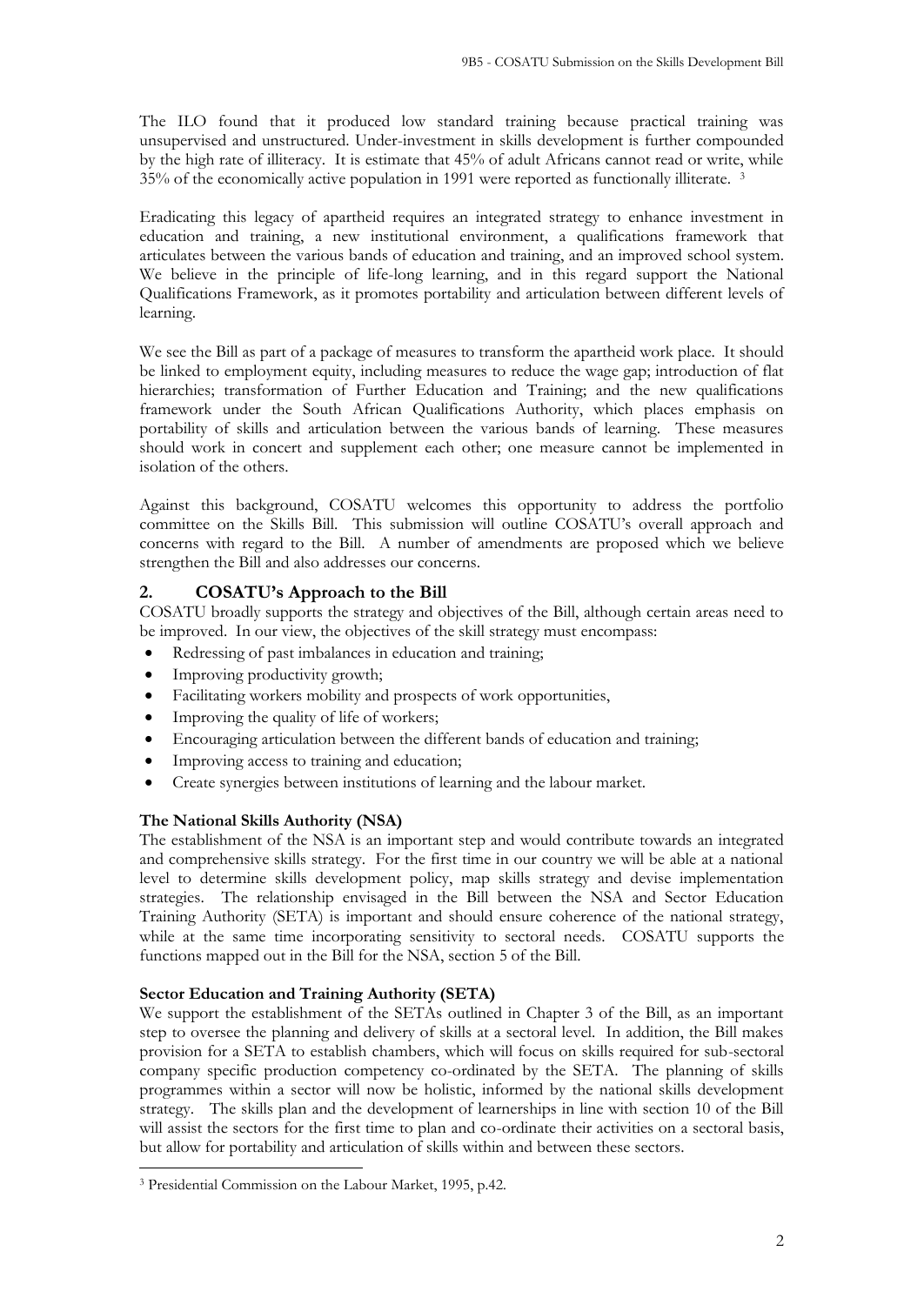COSATU supports the financial framework set out for SETAs in the Bill. The Bill provides clear criteria on how finances of the SETA have to be controlled and managed. This should go a long way in ensuring accountability and ensuring that resources are utilised for the objectives set in the Bill. In particular, the provision that government would take over administration of a SETA due to incompetence (section 15 of the Bill), is important. This is a necessary check and balance but should be used prudently, preferably as a measure of last resort if the SETA is incapable of using funds appropriately.

#### <span id="page-2-0"></span>**Learnerships**

The introduction of learnerships in terms of chapter four (4) of the Bill will assist in addressing the legacy of the past in relation to apprenticeships. It focuses on quality of learning, integration of theory and practice, and places emphasis on the purpose of learning to achieve a qualification that is portable and can articulate with other bands of education and training. Learnerships would assist the unemployed and underemployed, youth and school leavers, women, and rural communities to access structured training programmes. Ultimately, the Bill would assist the unemployed to acquire skills, which would be important for securing jobs. The learnership agreement contained in section 17 of the Bill and the contract of employment is tailored to the needs of the unemployed, including the youth, women and rural communities. The accelerated implementation of the Bill will have a positive spin-off on the Job Summit process

The Bill in chapter 5 contemplates that there will be a need in the short term to embark on a learning programme which is occupationally-based to address the shortage of skills in the sector. The Bill also places emphasis on credits accumulated in learning programmes towards a registered qualification. Some forms of skills programmes will be occupationally-based in the short term, as a means of addressing immediate practical skills shortages faced by workers and employers. We should not lose sight, however, of the fact that the ultimate purpose for any form of training is to address a required qualification, which has a career path. Therefore, any form of training must take place within the context of a learnership.

Most importantly, all disputes arising out of the interpretation of this Act, pertaining to learnerships are to be referred to the existing dispute resolution structures, namely CCMA, Labour Court and Labour Appeal Court. Conditions of employment will also be governed by the Basic Conditions of Employment Act as a means of avoiding the exploitation of learners.

#### <span id="page-2-1"></span>**The Skill Development Planning Unit (SDPU)**

The establishment of the SDPU should go a long way in providing research and analysis of skills shortage in South Africa for each sector of the economy and organs of state. It will play an important role in identifying areas where there are shortages of skills and thus enable prioritisation. The formulation of a skills strategy by the NSA and SETA, and the successful implementation of a demand-led training system will be highly dependent on the SPDU with regard to provision of quality of information and its relevance, and the outcomes of the skill development strategy.

#### <span id="page-2-2"></span>**Employment Services**

COSATU welcomes the fact that all employment service agencies have to register with the Department of Labour according to section 24 and must comply with criteria set out in section 23 of the Bill. This will go a long way in regulating the establishment of these agencies, as they are currently not subjected to particular rules, procedures and norms and standards. There is a need to ensure that employment agencies cater for the needs of rural areas. Therefore it would be important that the state, through it public employment services should have a special focus for the rural areas. We propose the following amendment to s.23 (2) (a) of the Bill:

After "providers", insert "at such locations and employing such means as are appropriate in order to serve all areas of the Republic, giving priority to improvement of services to rural communities"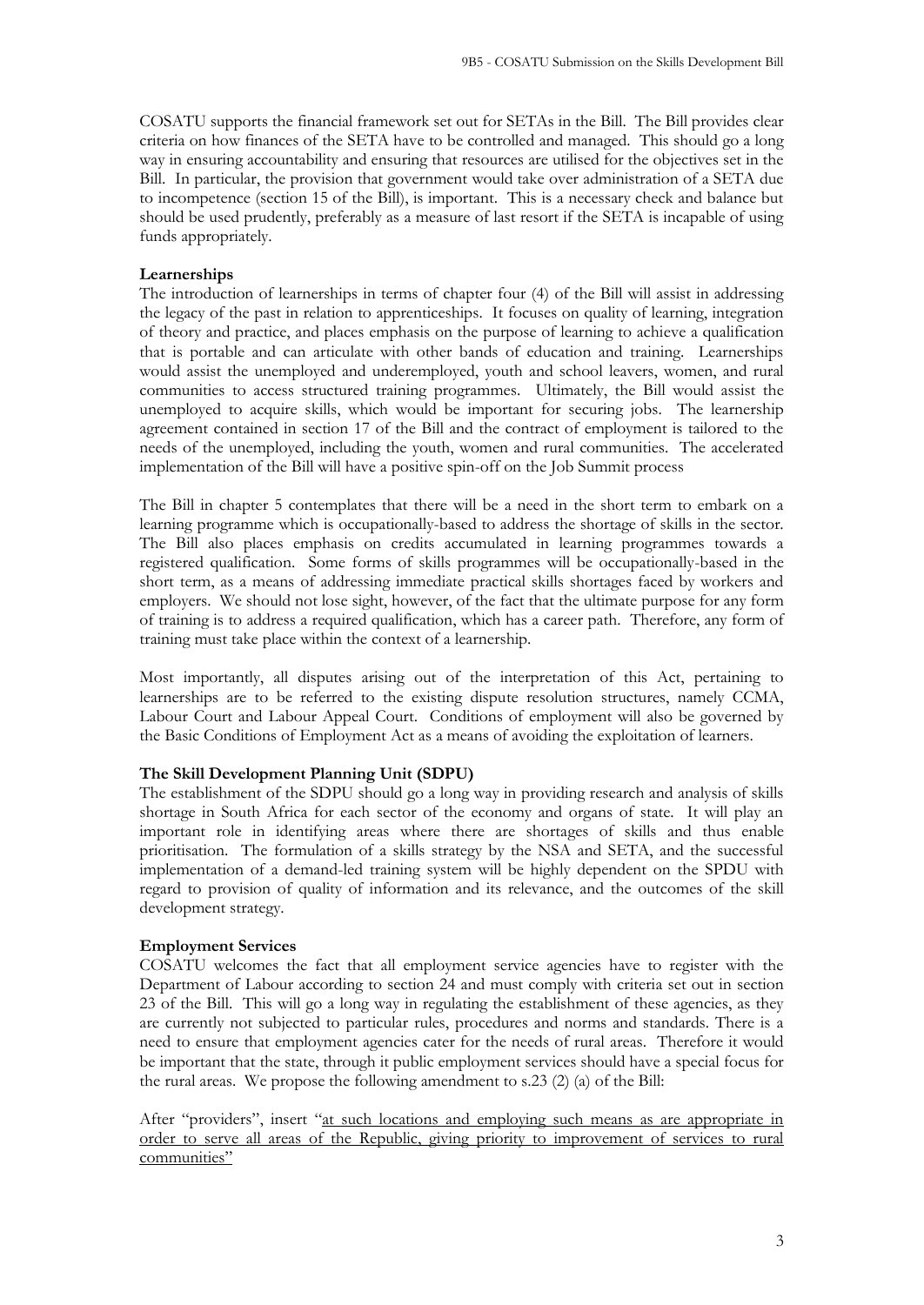#### <span id="page-3-0"></span>**Financing Skill Development**

The success of the strategy hinges on the availability of resources in the National Skill Fund (NSF). We move from the premise that training expenditure is a long-term investment. A commitment to funding of the NSF, which will in turn provide assistance in a form of grants and subsidies to the target groups (women, youth, the unemployed and under-employed, rural communities and people with disabilities), is a step in the right direction. These sections of the community have been overlooked by the previous regime.

The White Paper on Public Service Training and Education proposed overhauling and transforming public service education and training. The commitment by government departments to budget at least one percent of their pay roll for training and education of public servants should be commended as a progressive move in this direction. In the past, the focus was on provision of crash courses because it was felt that the public service already employs "professionals". This ignored the needs of ordinary workers at the lower end of the public service. The White Paper in conjunction with the strategy outlined in the Bill will rectify this situation.

While commending the commitment by national and provincial spheres of government to budget a minimum one percent of their payroll for training and education, we note that there is no similar commitment by local government. No tangible reasons have been advanced for the exclusion of local government to comply with the Bill. This is a matter of serious concern and should be corrected. It also contradicts the commitment in the White Paper on Local government, which asserted that local government training should be brought in line with the Skills Bill. We therefore propose the amendment of section 30 to include local government. The section would then read as follows:

30. Each public service employer in the national, provincial and local spheres of government –

- (a) must budget for at least one per cent of its payroll for the training and education of their employees; and
- (b) may contribute funds to a SETA.

We note that the levy is referred to Ministry of Finance who should introduce the Skills Development Levy Bill. This piece of legislation needs to be introduced simultaneously to avoid hampering the implementation of the Skills Development Bill. It should be introduced as a matter of urgency in this session of parliament. Further, the Ministry should take into account the agreements reached at Nedlac on this issue. Therefore we do not envisage a version, which will undermine the negotiated consensus, and which will require substantive negotiations, thus derailing the implementation of the Bill.

Further, we have argued that there is a need to review the level of the levy from time to time. This should be addressed in the Skills Development Levy Bill. We believe that investment in education and training should be increased over time. In our view the levy should gradually be increased to 4% over time.

Having said this, COSATU supports the establishment of the National Skills Funds in terms of section 27 of the Bill. In addition, we support the fact that 20% of levies will be contributed to the National Skills Fund. There was agreement in Nedlac between labour, government and the community constituency that 20% of the levies should go to the National Skills Fund. We welcome the fact the money will be appropriated by parliament for the Fund in line with section  $27(1)(c)$  of the Bill.

#### <span id="page-3-1"></span>**Linkage with the Employment Equity Act**

There is a need to operationally link this Bill with the Employment Equity Act. Employers are required to submit employment equity plans, which indicate among others the skill levels of their employees and timeframes for development of such skills. These plans should be submitted to the Department of Labour.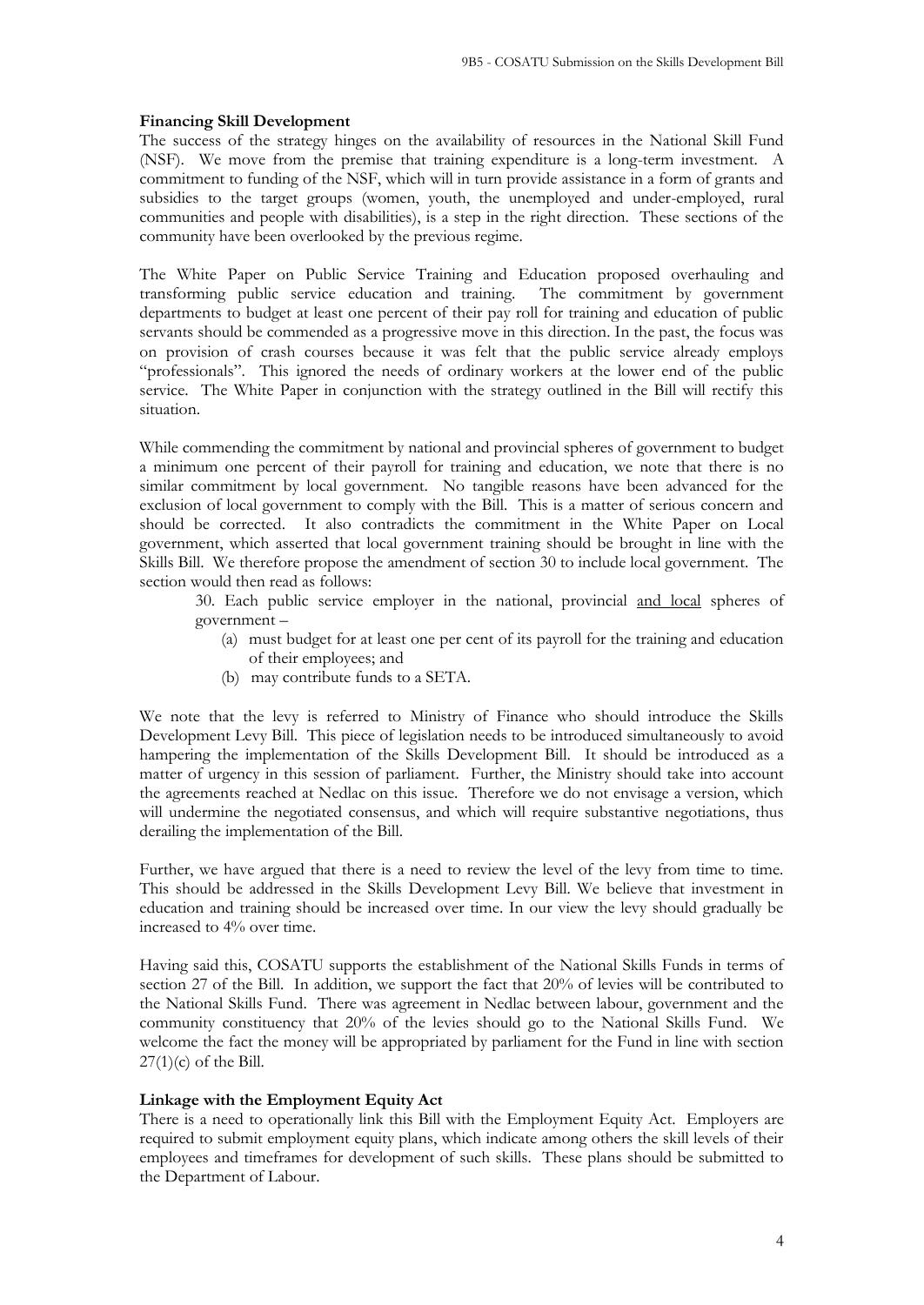Therefore there is a need for a relationship between the employment equity plans and the skills plan to be submitted to the same Director General in compliance with this Bill. These plans should inform each other and where necessary supplement each other.

### <span id="page-4-0"></span>**3. Areas of concern**

As reflected in the Nedlac report (12 May 1998), we have three main areas of concern in connection with this Bill. These are the (a) status of education and training providers on the NSA, (b) demarcation of sectors for the establishment of SETAs, and (c) community participation and representation in the chambers of the SETA.

### <span id="page-4-1"></span>**Status of education and training providers on the NSA**

Whilst in agreement with the general thrust of how NSA will be composed, there are two issues which need to be clarified:

- (a) **Chairperson of the NSA**: In terms of section 6 (1) (a) the chairperson of the NSA has voting rights. In our view the chairperson should not have a vote. There is the need to make a distinction whether the chairperson has a deliberative vote or a casting vote. Whilst this will be clarified by the Constitution of the NSA, we are not in favour of a voting chairperson because this will make him/her partial in the deliberations. We therefore propose the following amendment to section 6 of the Bill: Delete "voting" in section  $6(1)(a)$  and replace with "non-voting".
- (b) **Voting by providers:** The Bill at section 6(2)(e) provides that there will be "four voting members appointed by the Minister to represent the interest of education and training providers." Throughout the negotiations process we have argued that the providers should be excluded from the voting process. We are informed by the fact that most of these providers on the NSA will be providing education and training and they will have vested interest when tenders are awarded to institutions. Secondly, the NSA's decisions are by consensus, meaning that a vote will be a last resort mechanism. Thirdly, the significance of providers' participation is not about voting, but their expertise in training programmes and accreditation. Apart from the fact that they would not be voting, they have the same status as other stakeholders. We therefore propose the following amendment to section 6 of the Bill:

Delete "voting" in section 6(2)(e) and replace with "non-voting."

### <span id="page-4-2"></span>**Demarcation of sectors for establishment of SETAs**

In our view Nedlac should confirm the demarcation of sectors before ratification by the NSA. Nedlac is currently discussing sector demarcation for purpose of collective bargaining and it is imperative that demarcation for purpose of SETAs is informed by this process. We therefore propose the following amendment to section 9 of the Bill:

Insert new subsection 3 to read "before the Minister establishes sector education and training authority, the Minister shall refer the proposed constitution to Nedlac for review of the proposed sectoral determination." Renumber existing subsection 3 to 4.

### <span id="page-4-3"></span>**Community representation and participation**

The Bill does not provide for community participation and representation on SETAs. This is a serious oversight and should be corrected. In our view the chambers of a SETA may invite the community constituency to have a seat to ensure that issues affecting communities are taken on board. We therefore propose the following amendment to section 10 (1) of the Bill:

Insert new subsection (k) to read as follows: "provide mechanisms for inviting community involvement in SETA deliberations, which may include appointment of representatives of the community to sectoral chambers in terms of section 12 of this Act; and". Renumber existing (k) to (l).